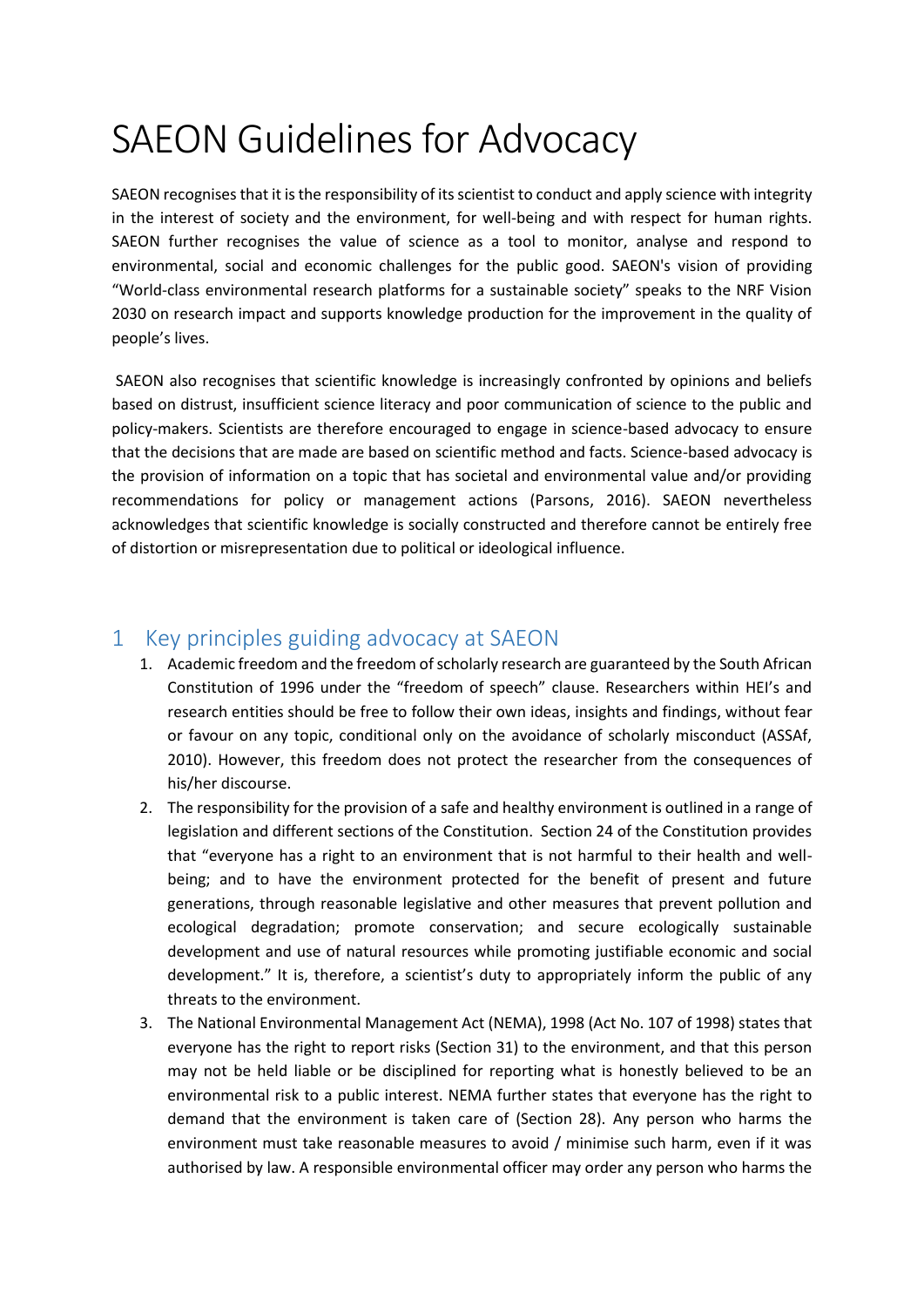environment to take remedial measures. If a responsible officer does not do so, any member of the public may make a court application to enforce the duty of care.

- 4. It is well known that conclusive evidence of harm to the environment usually only becomes available once the damage has been done (Harremoës et al. 2001). Some evidence (even with low confidence), together with a science-based scenario of the possible harm being significant, difficult to contain and irreversible, requires the application of the Precautionary Principle to guide decision-making (Krayer von Krauss et al. 2005).
- 2 Ways in which SAEON staff can advocate to prevent/reduce environmental or societal threats
	- 1. Include policy statements in peer-reviewed papers. SAEON scientists should include management and/or policy statements in their manuscripts to highlight the impact of their science on society.
	- 2. Education, outreach and engagement with the public. The public is often incapable (either from lack of understanding or online obfuscation) to discern opinion from facts (Parson, 2016). SAEON scientists are therefore required to communicate their science with a clear message to as wide an audience as possible. This can be done through science engagement with the public (public talks), local communities, learners and educators (educational outreach). SAEON is well-positioned to influence the public through the Science Engagement team and activities.
	- 3. Advocate an appropriate government agency to act against perceived threats. Uncertainty is a phenomenon inherent to science that is exacerbated by natural variability in both physical and biological processes that will be further intensified by environmental change. Decisionmakers, therefore, need to base their decision making on the characteristics and relevance of all the available information through extended peer-review by specialist scientists, environmental practitioners, government entities, other interest groups and the public. SAEON can play a significant role in this field, but care should be taken that the advice is provided honestly and in good faith.
	- 4. Advocate policy-makers to enact appropriate regulation. It is essential to regulate potentially threatening activities, and SAEON scientists should engage in this advocacy by working closely with policy-makers, recognising that some kinds of scientific knowledge can carry far-reaching political consequences. This can be done through releasing data specifically for improved governance and policy development or through an invitation to provide policy advice to government, e.g. the Public Sector Policy Development and Research Network.

## 3 Procedure to follow

Advocacy, being a strategic process that potentially impacts organisational reputation, must either be peer-reviewed (in the case of manuscripts) or agreed to by the designated representative of the organisation, i.e. the Managing Director. The reason is that no scientist can genuinely be neutral or wholly objective, and there should be checks and balances in place against our own personal biases.